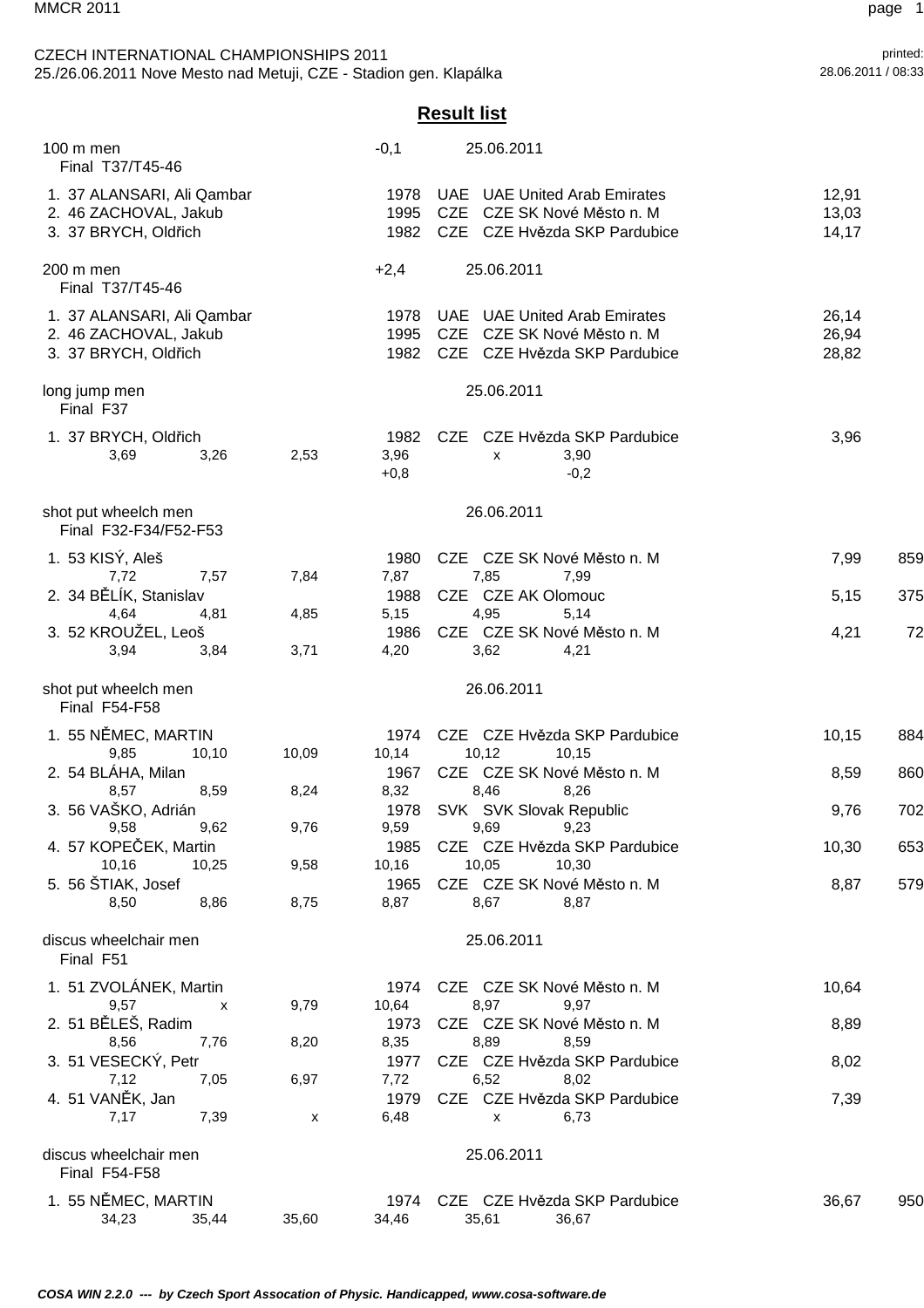| CZECH INTERNATIONAL CHAMPIONSHIPS 2011<br>25./26.06.2011 Nove Mesto nad Metuji, CZE - Stadion gen. Klapálka | page 2<br>printed: 28.06.2011 / 08:33 |                        |                                                                |       |      |
|-------------------------------------------------------------------------------------------------------------|---------------------------------------|------------------------|----------------------------------------------------------------|-------|------|
| cont. discus wheelchair men<br>Final F54-F58                                                                |                                       |                        | 25.06.2011                                                     |       |      |
| 2. 57 POHLMANN, Rostislav                                                                                   |                                       | 1964                   | CZE CZE AK Olomouc                                             | 44,92 | 926  |
| 38,70<br>41,72<br>3. 56 ŠTIAK, Josef                                                                        | 44,84                                 | 40,59<br>1965          | 44,92<br>X<br>CZE CZE SK Nové Město n. M                       | 35,25 | 881  |
| 33,77<br>34,49<br>4. 54 PÜRGL, František<br>22,35<br>24,63                                                  | 34,93<br>24,58                        | 34,83<br>1965<br>25,21 | 35,25<br>33,42<br>CZE CZE SK Nové Město n. M<br>24,52<br>25,09 | 25,21 | 861  |
| 5. 55 UŘÍDIL, Viktor<br>25,29<br>24,89                                                                      | 23,64                                 | 1974<br>25,94          | CZE CZE Hvězda SKP Pardubice<br>26,72<br>25,59                 | 26,72 | 652  |
| 6. 57 KOPEČEK, Martin<br>23,59<br>22,03                                                                     | 23,40                                 | 1985<br>25,61          | CZE CZE Hvězda SKP Pardubice<br>23,91<br>24,16                 | 25,61 | 347  |
| 7. 58 KLEMA, Roman<br>25,75<br>X                                                                            | 24,20                                 | 1984<br>X              | CZE CZE Hvězda SKP Pardubice<br>25,78<br>27,31                 | 27,31 | 267  |
| 8. 57 ŠTĚPJAK, Lukáš<br>13,93<br>15,50                                                                      | 16,53                                 | 1997<br>14,35          | CZE CZE Hvězda SKP Pardubice<br>16,39<br>13,89                 | 16,53 | 103  |
| discus wheelchair men<br>Final F32-F34/F52-F53                                                              |                                       |                        | 25.06.2011                                                     |       |      |
| 1. 32 BARDIOVSKÝ, Miloš<br>17,66<br>17,94                                                                   | X                                     | 1959<br>18,80          | SVK SVK Slovak Republic<br>20,14<br>X                          | 20,14 | 1011 |
| 2. 33 ALHOUSANI, Ahmed<br>22,26<br>22,52                                                                    | 23,74                                 | 1987<br>$\mathsf{x}$   | UAE UAE United Arab Emirates<br>24,90<br>X                     | 24,90 | 831  |
| 3. 34 KAMARÁD, Zbyněk<br>14,27<br>$\mathsf{x}$                                                              | 15,50                                 | 1978<br>14,51          | CZE CZE Hvězda SKP Pardubice<br>14,59<br>15,17                 | 15,50 | 202  |
| 4. 52 KROUŽEL, Leoš<br>7,72<br>7,55                                                                         | 8,02                                  | 1986<br>7,79           | CZE CZE SK Nové Město n. M<br>7,77<br>8,10                     | 8,10  | 82   |
| 5. 34 BĚLÍK, Stanislav<br>7,88<br>8,48                                                                      | 8,77                                  | 1988<br>8,99           | CZE CZE AK Olomouc<br>8,37<br>9,10                             | 9,10  | 71   |
| javelin wheelchair men<br>Final F32-F34/F52-F53                                                             |                                       |                        | 25.06.2011                                                     |       |      |
| 1. 33 ALHOUSANI, Ahmed<br>11,90<br>14,73                                                                    | 15,94                                 | 15,31                  | 1987 UAE UAE United Arab Emirates<br>14,19<br>15,32            | 15,94 | 756  |
| 2. 34 KAMARÁD, Zbyněk<br>16,00<br>14,32                                                                     | 14,70                                 | 1978<br>12,67          | CZE CZE Hvězda SKP Pardubice<br>12,47<br>X                     | 16,00 | 491  |
| 3. 52 KROUŽEL, Leoš<br>5,83<br>$\mathsf{x}$                                                                 | 6,24                                  | 1986<br>$\mathsf{x}$   | CZE CZE SK Nové Město n. M<br>6,29<br>7,05                     | 7,05  | 76   |
| 4. 34 BĚLÍK, Stanislav<br>4,26<br>5,01                                                                      | X                                     | 1988<br>4,97           | CZE CZE AK Olomouc<br>6,08<br>6,95                             | 6,95  | 63   |
| javelin wheelchair men<br>Final F54-F56                                                                     |                                       |                        | 25.06.2011                                                     |       |      |
| 1. 55 NĚMEC, MARTIN<br>25,93<br>23,69                                                                       | 25,28                                 | 1974<br>24,14          | CZE CZE Hvězda SKP Pardubice<br>24,49<br>24,06                 | 25,93 | 835  |
| 2. 56 ŠTIAK, Josef<br>28,18<br>28,52                                                                        | 29,60                                 | 1965<br>27,21          | CZE CZE SK Nové Město n. M<br>27,87<br>28,48                   | 29,60 | 801  |
| 3. 56 KANYO, Zsolt<br>24,78<br>25,43                                                                        | 25,90                                 | 1977<br>26,12          | HUN HUN Hungary<br>26,40<br>0,26                               | 26,40 | 703  |
| 4. 55 ŠČAMBURA, Dušan<br>18,61<br>20,14                                                                     | 21,91                                 | 1966<br>20,39          | CZE CZE AK Olomouc<br>19,80<br>19,74                           | 21,91 | 694  |
| 5. 55 UŘÍDIL, Viktor<br>19,44<br>x                                                                          | 19,92                                 | 1974<br>19,22          | CZE CZE Hvězda SKP Pardubice<br>18,20<br>20,14                 | 20,14 | 615  |
| javelin wheelchair men<br>Final F57-F58                                                                     |                                       |                        | 25.06.2011                                                     |       |      |
| 1. 57 POHLMANN, Rostislav                                                                                   |                                       | 1964                   | CZE CZE AK Olomouc                                             | 38,59 | 870  |
| 33,97<br>34,38<br>2. 57 HUTKA, Julius                                                                       | 38,59                                 | 33,13<br>1974          | 33,34<br>33,42<br>SVK SVK AK Proficio Humenné                  | 31,77 | 656  |
| 30,22<br>31,71<br>3. 57 KOPEČEK, Martin                                                                     | 31,77                                 | 29,27<br>1985          | 31,41<br>31,61<br>CZE CZE Hvězda SKP Pardubice                 | 24,33 | 380  |

 **COSA WIN 2.2.0 --- by Czech Sport Assocation of Physic. Handicapped, www.cosa-software.de**

x 21,82 22,48 22,12 22,31 24,33